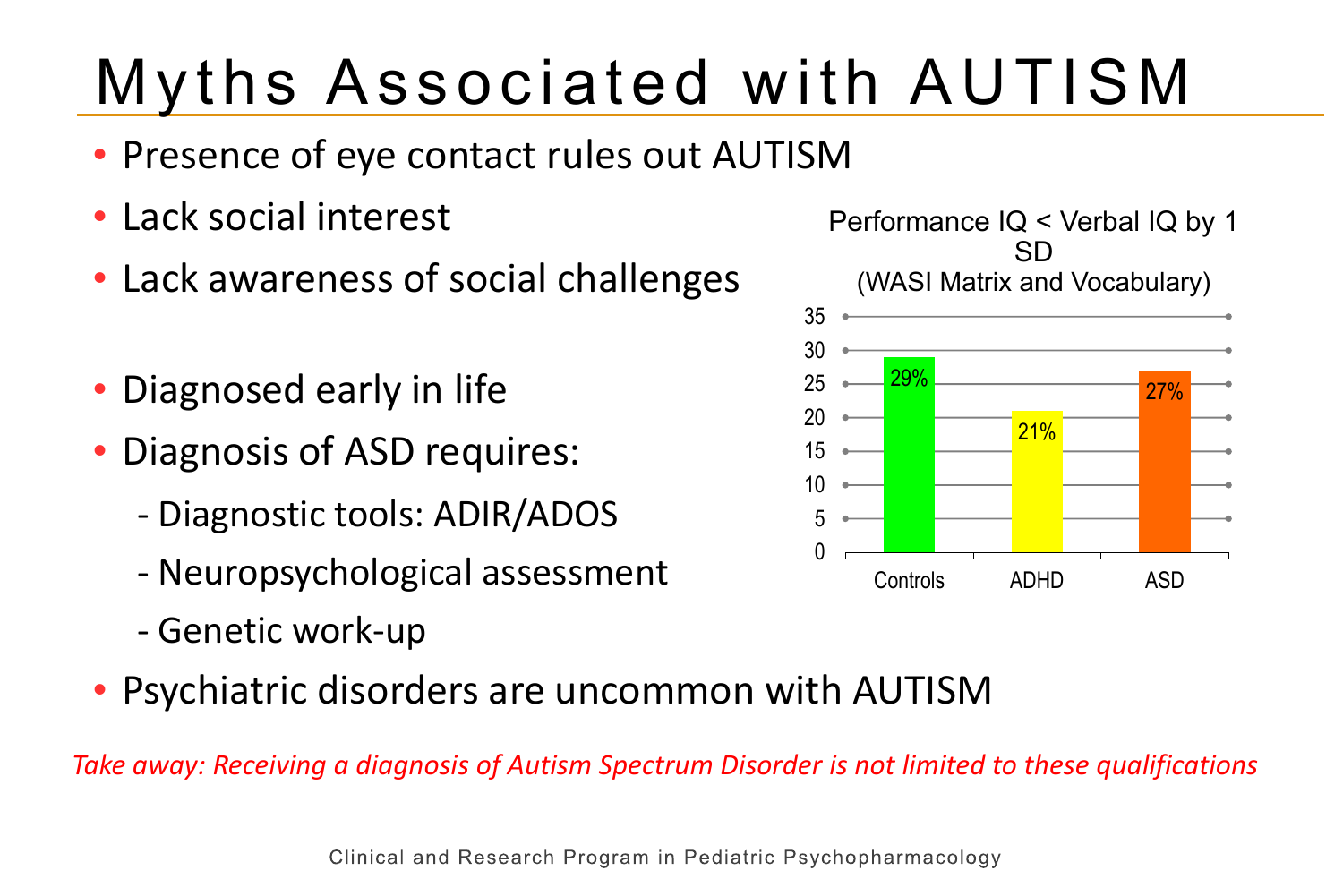# Under-recognition of Co-occurring AUTISM & Psychopathology



The Alan & Lorraine Bressler Program for Autism Spectrum Disorder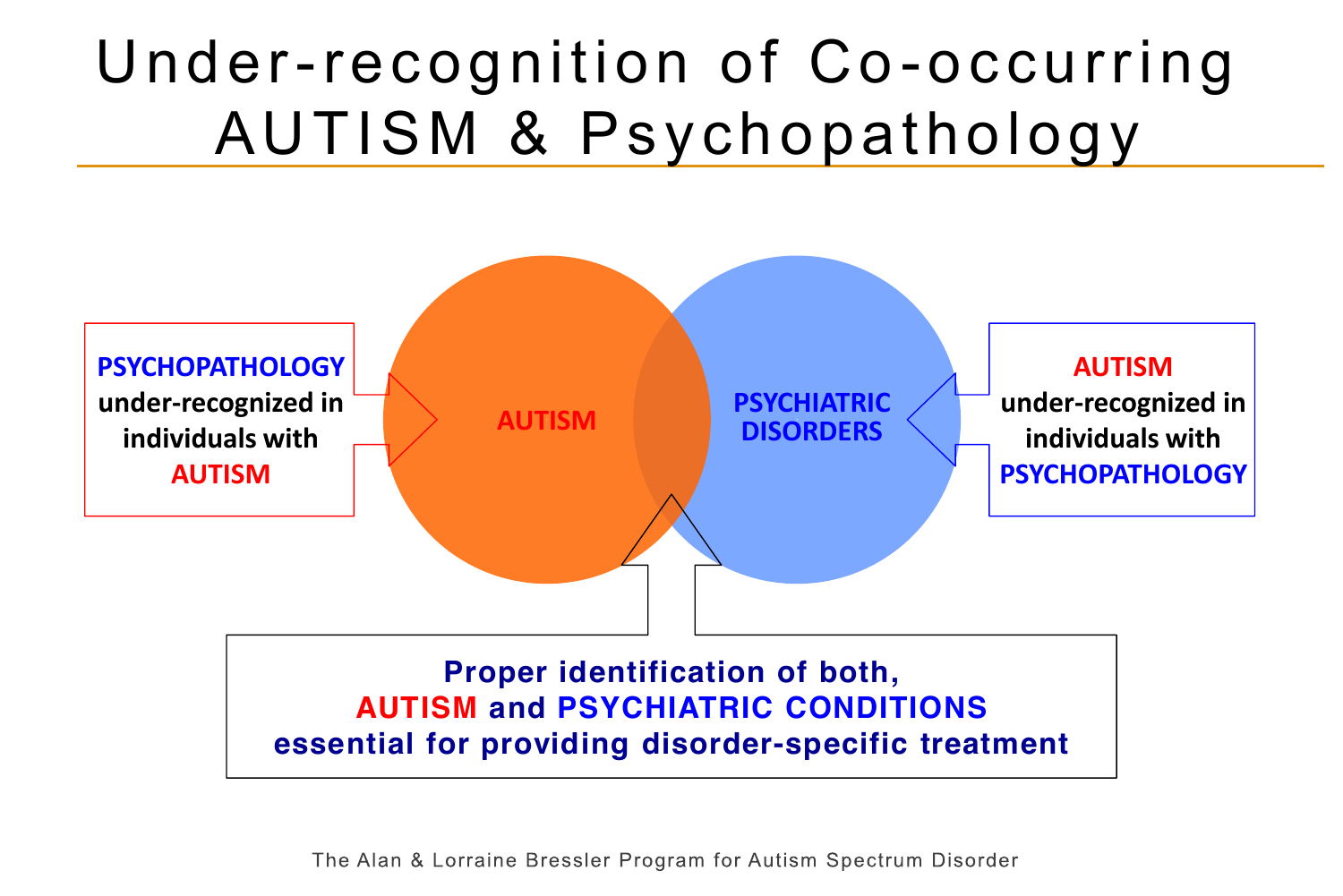## Implications of Unrecognized Reciprocal Comorbidity of ASD & Psychopathology

### Unidentified/untreated

## Psychopathology

- Further worsens already compromised psycho-social functioning
- Interferes with ASD specific behavioral interventions
- Fails to receive disorder specific treatment
- Increases risk for developing other psychiatric conditions (disruptive behaviors, mood dysregulation, and substance abuse)

## ASD

- Increases risk of receiving inappropriately aggressive treatment for psychopathology
- Failure to recognize atypical precipitants negatively affecting psychopathology
- Failure to receive treatment specific for ASD
- Miss opportunity to implement early interventions for ASD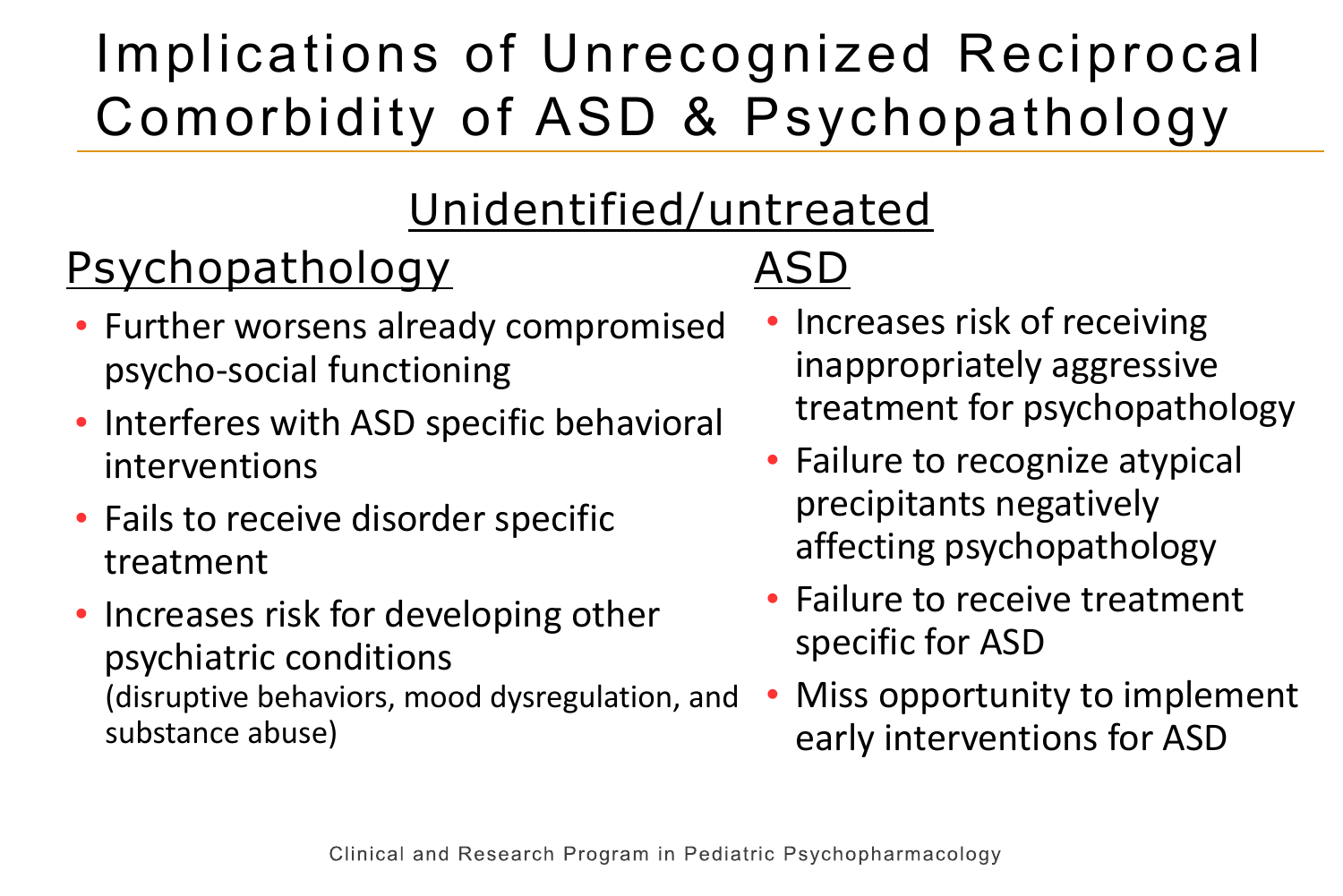# CBCL – ASD Profile

### Level of Dysfunction on Child Behavior Checklist in

#### Psychiatrically Referred Youth



#### **CBCL-ASD Subscale Areas (Withdraw, Social, & Thought Problems) scores greater than 65 are indicative of ASD**

Biederman et al., 2010